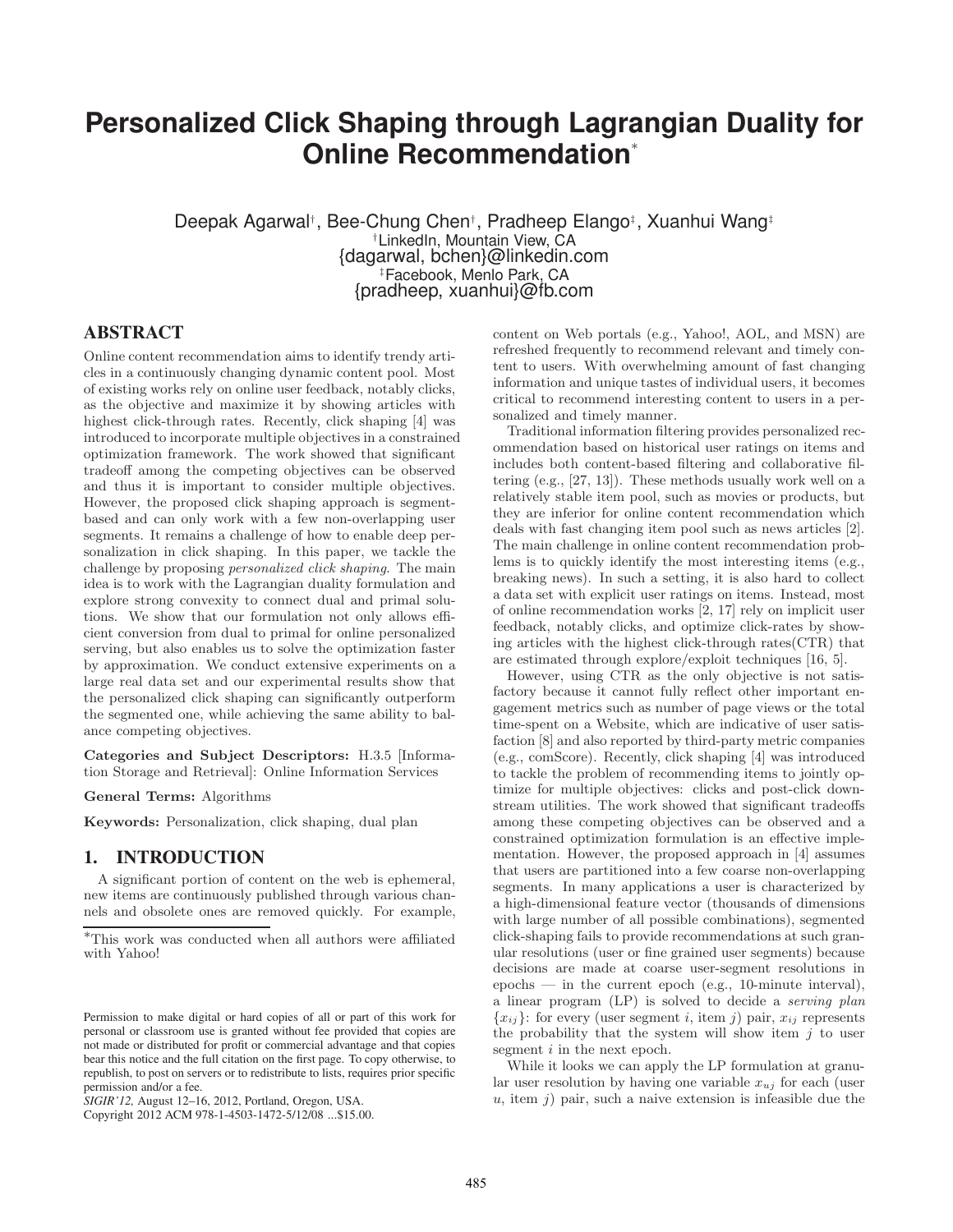following reasons: (1) This makes the LP ill-defined in the online setting because there are *unseen* users (user segments) that are observed for the first time in the next epoch. The modified LP has to predict the set of unseen users(unseen user segments) and include corresponding variables in order to serve them in the next epoch; (2) Even if we can accurately predict which users(user segments) will be seen in the next epoch, such an extension increases the size of the LP dramatically since there are usually hundreds of thousands users(user segments) per epoch. The segmented models can bypass these issues by assigning a new user to one of the predefined segments and use the segment serving plan for the new user. Thus, there are inherent limitations to directly utilize segmented click shaping for personalization. On the other hand, when optimizing clicks is the only objective, personalized models [22, 3] usually achieve much better results than segmented models. How to enable personalization in click shaping is a challenging, but important research problem that we address in this paper.

In this paper, we propose *personalized click shaping* which combines deep personalization with click shaping for multiobjective online content recommendation. Instead of working with the *primal* serving plan  $x_{ij}$ 's, our key idea is to convert the primal problem through Lagrangian duality and obtain the *dual* serving plan. By exploiting strong convexity of our objective function, we show that the dual plan can be efficiently converted to the primal plan for online personalized serving. Furthermore, our dual formulation can also enable us to solve the optimization faster through approximation. Specifically, we make the following contributions in this paper:

- In Section 3, we propose a novel technique to solve the aforementioned unseen user problem based on Lagrangian duality. By adding some small additional terms to the original linear objective function to achieve strong convexity, we show that the large number of primal variables  $x_{ui}$ 's can be obtained as a function of a small number of *user-independent* dual variables. Thus, in each epoch, we obtain the dual plan for the next epoch and, at serving time, we efficiently convert the dual solution on the fly to obtain the primal solution  $x_{uj}$  for each user  $u$ , seen or unseen.
- In Section 4, we develop a variety of approximation methods for efficient computation. Two clustering-based methods and two types of sampling-based methods are introduced. Our results show that clustering-based methods fail to work with the dual formulation, while simple random sampling is as good as more sophisticated stratified sampling methods.
- In Section 5, we empirically show that personalized click shaping significantly outperforms and uniformly dominates segmented click shaping for all Pareto optimal points based on extensive experiments on a large real data set using a recently proposed unbiased evaluation methodology [18].

# **2. PRELIMINARIES**

In this section, we describe the problem setting and review segmented click shaping [4].

Application setting: Consider a content recommendation module on the front page of a portal such as Yahoo!. In each bucketized time epoch  $t$ , there is a set of candidate items available for recommendation, denoted by  $A_t$ . Each item  $j \in A_t$  belongs to one of K different properties of the portal (e.g., Yahoo! News, Finance, Sports, etc). Let  $\mathcal{P} = \{P_1, ..., P_K\}$  denote the set of properties and  $j \in P_k$ means the landing page of item j belongs to property  $P_k$ . Let  $\mathcal{U}_t$  denote the set of all users in epoch t. A user  $u \in \mathcal{U}_t$ visits the front page and is recommended an item from  $A_t$ . We only consider single item recommendation in this paper; multi-item problem is more involved and left as future work. When a user clicks the recommended item, it routes her to a page in the property that the clicked item belongs to. User visits to different properties are usually significantly influenced by the clicks on the front page. For the sake of illustration, consider that the portal wants to optimize for two different objectives  $-$  (a) total number of clicks on the front page and (b) total time-spent on landing properties by users who click recommended items on the front page. Note that other objectives can be incorporated in our framework.

Explore/exploit: Content optimization is an explore/exploit problem. To optimize for any metric, we need to estimate the performance of each candidate item in terms of that metric. Without displaying an item to any user, it is difficult to know the performance of that item. The explore/exploit problem for a single objective is well studied (e.g., [3, 18]). Developing explore/exploit methods for multiple objectives that ensure certain notion of optimality is nontrivial. In this paper we assume some explore/exploit scheme is running in the system. In particular, we use a simple scheme  $\epsilon$ -greedy, which has been empirically shown to achieve good performance [26]. This scheme works as follows: We serve a small fraction of randomly selected user visits (called exploration population) with items selected uniformly at random from the current content pool in order to collect data for every item. For the remaining visits (called exploitation population), we serve the item with the highest estimated clickthrough rate (CTR) if the goal is to maximize clicks. With multiple objectives, the serving scheme for the exploitation population is different from that of displaying the highest CTR item as we shall see later in this paper.

Segmented models: An important assumption made in the segmented click shaping work [4] is that users are clustered into  $m$  segments. Let  $S$  denote the set of segments and  $i \in \mathcal{S}$  denote a segment in the rest of the paper. To measure the utility of an item  $j$ , statistical models are used to estimate: (a) the probability  $p_{ijt}$  that a user in segment i would click item j when it is displayed in epoch  $t$ , and  $(b)$ the time  $d_{ijt}$  that a user in segment i would spend post-click in the landing property of item j. We call  $p_{ijt}$  CTR and  $d_{ijt}$ time-spent. Note that if the goal is to maximize clicks (or time-spent, but not both), the optimal solution is to recommend the item j with the highest  $p_{ijt}$  (or  $p_{ijt} \cdot d_{ijt}$ ) to users in segment i.

Segmented serving scheme: We call an algorithm that recommends items to users a serving scheme. For each epoch t, a segmented serving scheme uses information obtained before the epoch to produce a *seqmented serving plan*  $\mathbf{x}_t =$  ${x_{ijt} : i \in \mathcal{S}, j \in \mathcal{A}_t}$ , where  $x_{ijt}$  is the probability that the serving scheme will recommend item  $j$  to users in segment  $i$ in epoch  $t$ . When a user visits the front page in epoch  $t$ , she is first assigned to an appropriate segment and then an item is served through a multinomial draw according to  ${x_{ijt}}$ :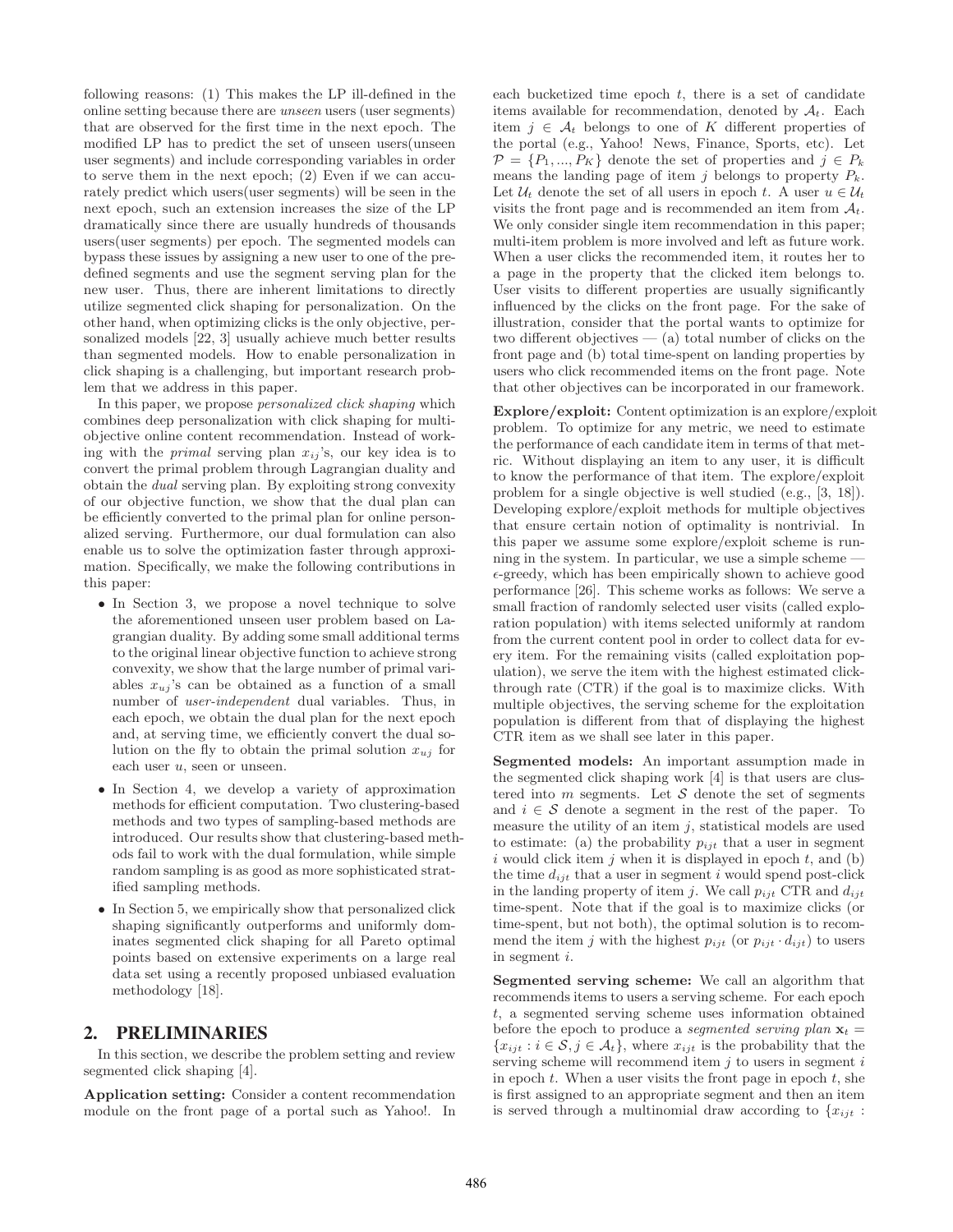$j \in \mathcal{A}_t$ . It should be clear that  $x_{ijt} \geq 0$  and  $\sum_j x_{ijt} =$ 1. Different optimization methods generate different serving plans according to different criteria. For example, the click maximization method would set  $x_{ij}$ <sup>\*</sup> to 1, if  $j^*$  has the highest CTR item, and 0 for the remaining items. Note that the serving plan for epoch  $t$  is made before epoch  $t$ , i.e., in epoch  $t-1$  in our application setting.

Objectives: Recall that we consider two objectives in this paper, number of clicks and time-spent. Let  $N_t$  denote the total number of visits during epoch t, and let  $\pi_t =$  $(\pi_{1t}, \dots, \pi_{mt})$  denote the fraction of visits in different user segments. Obviously,  $\sum_{i \in \mathcal{S}} \pi_{it} = 1$  and  $N_t \pi_{it}$  is the total number of visits of segment i. Usually,  $\pi_t$  can be estimated based on past user visits [4]. For succinctness, we drop subscript  $t$  from the notations since we always consider the current epoch t. For example,  $\mathbf{x} = \{x_{ij}\}\$ is the serving plan for the epoch  $t$ . Given serving plan  $x$ , the two objectives are:

• The expected total number of clicks on the front page:

$$
TotalClicks(\mathbf{x}) = N \sum_{i \in S} \sum_{j \in A} \pi_i x_{ij} p_{ij}.
$$
 (1)

• The expected total time-spent on property  $P_k$ :

$$
TotalTime(\mathbf{x}, P_k) = N \sum_{i \in S} \sum_{j \in P_k} \pi_i x_{ij} p_{ij} d_{ij}.
$$
 (2)

We use  $TotalTime(\mathbf{x}) = TotalTime(\mathbf{x}, \mathcal{A})$  to denote the total time-spent on all properties.

Click maximization scheme: The status quo algorithm is to optimize the total number of clicks. We can obtain the serving plan as  $\mathbf{z} = \{z_{ij}\}\$ in the following,

$$
z_{ij} = \begin{cases} 1 & \text{when } j = \arg \max_{j'} p_{ij'} \\ 0 & \text{otherwise} \end{cases}
$$
 (3)

We use  $TotalClicks^* = TotalClicks(\mathbf{z})$  and  $TotalTime^*(P_k) =$  $TotalTime(\mathbf{z}, P_k)$  to denote the values of the two objectives for the click maximization scheme; they are constants since z is a set of constants defined above.

Linear program: Although a variety of multi-objective programs (MOP) were introduced in [4], we only discuss the most flexible formulation *localized multi-objective program*  $(\ell\text{-MOP})$  in this paper. Formally, the optimization problem is given below.

$$
\max_{\mathbf{x}} TotalTime(\mathbf{x})
$$
  
s.t. TotalClicks( $\mathbf{x}$ )  $\geq \alpha \cdot TotalClicks^*$  (4)  
TotalTime( $\mathbf{x}, P_k$ )  $\geq \beta \cdot TotalTime^*(P_k)$ ,  $\forall k \in \mathcal{I}$ 

where  $\mathcal I$  is a subset of  $\mathcal P$ , for which we want to ensure certain level of time-spent. This linear program seeks to maximize the total time-spent on all properties, such that the potential loss in the total number of clicks is bounded by  $\alpha$  ( $0 \leq \alpha \leq 1$ ) compared to the status quo click maximization scheme. For each of the key properties  $P_k \in \mathcal{I}$ , the total time-spent on  $P_k$  is guaranteed to be at least  $\beta$  ( $0 \leq \beta \leq 1$ ) times that of the click maximization scheme.

Summary: It is important to note that any linear constraint can be added to the linear program. The above choice is useful in our application setting and serves as a running example for illustration purposes. In every epoch, we use statistical models to predict  $p_{ij}$ ,  $d_{ij}$  and  $\pi_i$ , and then solve the linear program to obtain the serving plan x for the next epoch. Thus, user visits in the next epoch will be served according to the plan made before we actually see the users.

# **3. PERSONALIZED CLICK SHAPING**

As shown above, linear programs can be effectively used to perform segmented click shaping. However, such a segmented serving scheme treats all the users in a segment in the same way — it lacks the ability of serving each individual user differently to satisfy his/her unique personal information need. In this section, we extend click shaping beyond user segments to provide personalized serving plan for individual users.

#### **3.1 Primal Formulation**

In this section, we define the primal formulation of personalized click shaping by extending the segment-based linear program in Equation 4 through redefining the form of serving plan x.

Personalized serving plan: For personalization, we have a user-specific serving plan for each user  $u$ , instead of segmentspecific ones. Thus the personalized serving plan is defined as  $\mathbf{x} = \{x_{ui} : u \in \mathcal{U}, j \in \mathcal{A}\}\)$ , where  $x_{ui}$  is the probability that user  $u$  will be served with item  $j$  in the next epoch. Since the  $x_{uj}$ 's are probabilities, we have  $x_{uj} \geq 0$ and  $\sum_j x_{uj} = 1$ . A personalized serving scheme serves items to each individual user according to these probabilities.

Objectives: Because the form of serving plan x changed, the definitions of  $TotalClicks(\mathbf{x})$  and  $TotalTime(\mathbf{x}, P_k)$  also need to be updated.

$$
TotalClicks(\mathbf{x}) = \sum_{u \in \mathcal{U}} \sum_{j \in \mathcal{A}} x_{uj} p_{uj},
$$

$$
TotalTime(\mathbf{x}, P_k) = \sum_{u \in \mathcal{U}} \sum_{j \in P_k} x_{uj} p_{uj} d_{uj},
$$
(5)

where  $p_{uj}$  is the probability that user u would click item j and  $d_{uj}$  is the length of time that user u would spend on pages in the landing property of item  $j$  after he/she clicks the item. Both the estimation of  $p_{uj}$  and  $d_{uj}$  are orthogonal to our problem formulation and any personalized statistical model such as online regression proposed in previous works [3, 2] can be plugged in. Based on CTR estimation  $p_{uj}$ , we can compute the click optimization serving scheme similarly to Equation 3 and define the status quo constants *TotalClicks*<sup>∗</sup> and *TotalTime*<sup>∗</sup> for personalized serving accordingly. Please note that if we instantiate  $p_{uj}$  and  $d_{uj}$ using a segment-based model (i.e.,  $p_{uj} = p_{ij}$  and  $d_{uj} = d_{ij}$ for all  $u$  in segment  $i$ ), Equation 5 will reduce to Equation 1 and Equation 2.

Challenges: With these new definitions of x, *TotalClicks* and *TotalTime*, on the surface, Equation 4 can be trivially applied to personalized click shaping: We can solve this linear program in each epoch and use the solution to serve users in the next epoch. However, such a formulation is challenging for the following reasons:

• Unseen users: In the linear program, the variables  $x_{ui}$ 's are meant for all users who visit in the *next* epoch. For those next epoch users who have not visited the portal before, computing  $x_{uj}$ 's is challenging. Although we may be able to estimate the number of users (which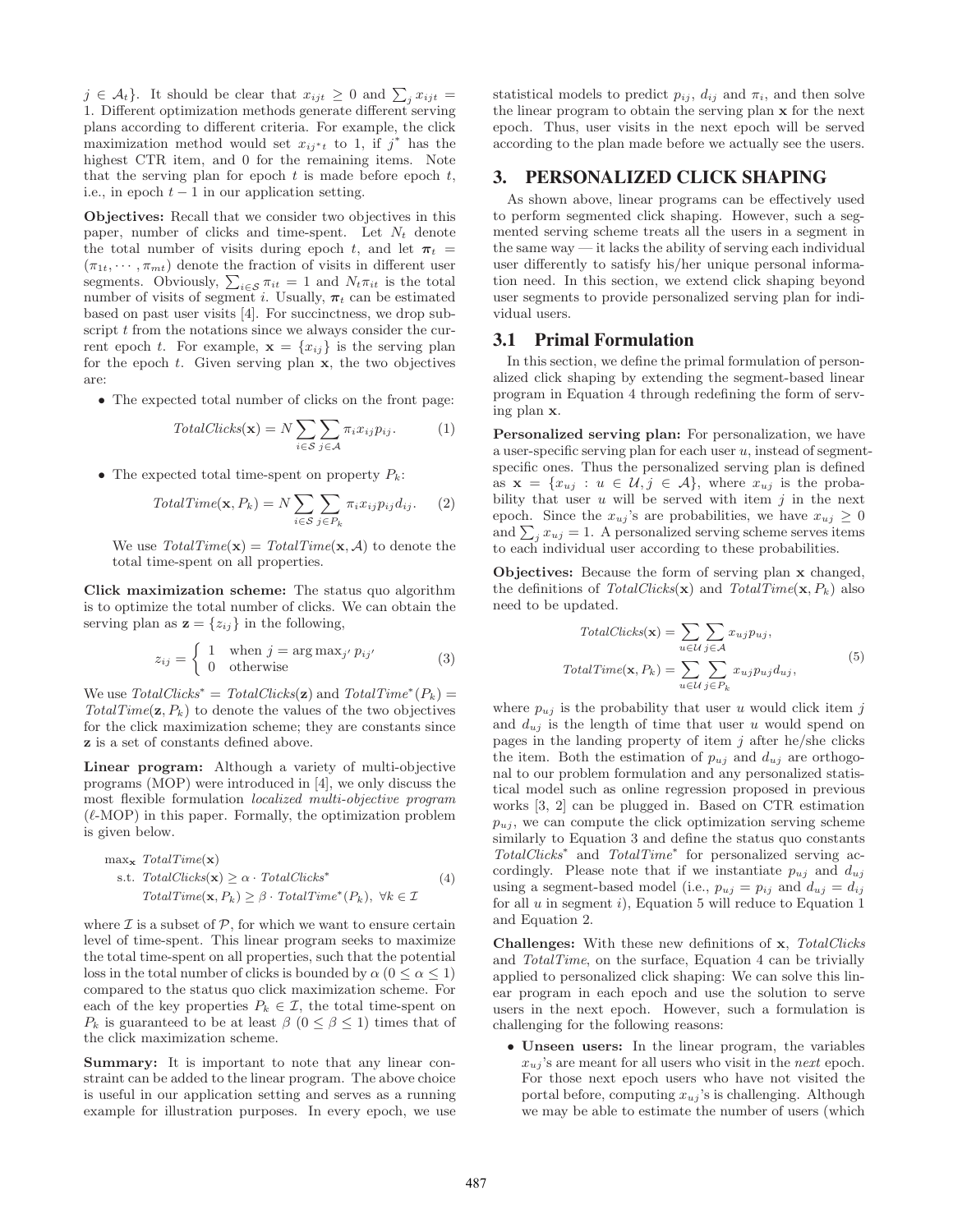determines the number of variables), it is difficult to predict who exactly will visit in the next epoch. But the LP input  $p_{uj}$  and  $d_{uj}$  are required to be known for all users, including unseen ones.

• Scalability: This linear program requires a set of variables  $\{x_{ui}\}_{\forall i\in\mathcal{A}}$  for each user u, which is in fact the serving plan for that individual user. Even if we know  $p_{ui}$  and  $d_{ui}$  for all the users in the next epoch, when the number of users is large (e.g., millions), the large number of variables results in a very large linear program and thus causes scalability issues.

Key idea: To tackle these challenges, we exploit Lagrangian duality formulation of our constrained optimization problem. In the primal program of Equation 4,  $x_{uj}$ 's are the primal variables. Although we have a large number of *userspecific* primal variables, there are only a small number of nontrivial constraints in the primal formulation. Our key idea is to explore Lagrangian duality to capture the primal variables by using a small number of *user-independent* dual variables, one per constraint in the primal program. Now suppose that we can efficiently compute the optimal dual solution for the next epoch (which will be discussed in Section 4). Also suppose that in the next epoch, we can efficiently convert the dual solution on the fly to the primal solution (i.e., serving plan) for each individual user at serving time. Then the challenges are solved.

Unfortunately, linear programs do not allow easy conversion from dual solutions to primal solutions and vice versa because the derivatives of the Lagrangian vanish [7]. To ensure convertibility, we slightly modify the originally linear objective function so that it becomes strongly convex. Intuitively, let  $\mathbf{q} = \{q_{uj} : u \in \mathcal{U}, j \in \mathcal{A}\}\$ be some baseline serving plan. We add terms to the objective function to penalize serving plans x that are far away from q. There are a few choices for the baseline q. One is the click maximization plan **z**. Another is the uniform serving plan  $q_{uj} = 1/|\mathcal{A}|$ , which will encourage some notion of "fairness" among items. These penalty terms can be the L2 norm or KL divergence. We focus on the L2 norm penalty term and the uniform serving plan q in this paper.

$$
||\mathbf{x} - \mathbf{q}||^2 = \sum_{u \in \mathcal{U}} \sum_{j \in \mathcal{A}} (x_{uj} - q_{uj})^2
$$

Revised primal program: After adding the penalty term, we obtain the revised primal program.

$$
\min_{\mathbf{x}} \frac{1}{2} \gamma ||\mathbf{x} - \mathbf{q}||^2 - \text{TotalTime}(\mathbf{x})
$$
\n
$$
\text{s.t. } \text{TotalClicks}(\mathbf{x}) \ge \alpha \cdot \text{TotalClicks}^* \tag{6}
$$
\n
$$
\text{TotalTime}(\mathbf{x}, P_k) \ge \beta \cdot \text{TotalTime}^*(P_k), \ \forall k \in \mathcal{I},
$$

where  $\gamma$  specifies the importance of the penalty. Such a modification is generic since it can be applied to any linear program based click shaping. Notice that we also change from maximization to its equivalent minimization to put the primal program in the standard form of quadratic programming problem. In some sense, the added penalty term serves as regularization and can potentially reduce the variance of the solution.

#### **3.2 Lagrangian Duality**

We now introduce the dual variables and an algorithm to efficiently convert a dual solution to its corresponding primal

solution. For ease of exposition, let

 $g_0 = \alpha \cdot \text{TotalClicks}^*$  and  $g_k = \beta \cdot \text{TotalTime}^*(P_k)$ .

The Lagrangian function of the primal program is

$$
\Lambda(\mathbf{x}, \boldsymbol{\mu}, \boldsymbol{\nu}, \boldsymbol{\delta}) = \frac{1}{2} \gamma \sum_{u} \sum_{j} (x_{uj} - q_{uj})^2 - \sum_{u} \sum_{j} p_{uj} d_{uj} x_{uj} \n- \mu_0 (\sum_{u} \sum_{j} p_{uj} x_{uj} - g_0) \n- \sum_{k \in \mathcal{I}} \mu_k (\sum_{u} \sum_{j \in P_k} p_{uj} d_{uj} x_{uj} - g_k) \n- \sum_{u} \nu_u (\sum_{j} x_{uj} - 1) - \sum_{u} \sum_{j} \delta_{uj} x_{uj},
$$

where  $\mu_0 \geq 0$ ,  $\mu_k \geq 0$ , for all  $k \in \mathcal{I}$  and  $\delta_{uj} \geq 0$ , for all u and j. This is obtained by expanding *TotalTime* and *TotalClick* according to Equation 5 and applying the Lagrange multipliers  $\mu_0$  to ensure the total click constraint,  $\mu_k$  to ensure the per-property total time constraint,  $\nu_u$  to ensure  $\sum_j x_{uj} = 1$ , and  $\delta_{uj}$  to ensure  $x_{uj} \geq 0$ . Note that  $\mu_0$ ,  $\mu_k$ ,  $\nu_u$  and  $\delta_{uj}$  are also called the *dual variables*.

By setting  $\frac{\partial}{\partial x_{uj}} \Lambda(\mathbf{x}, \boldsymbol{\mu}, \boldsymbol{\nu}, \boldsymbol{\delta}) = 0$ , we obtain

$$
x_{uj} = \frac{c_{uj} + \nu_u + \delta_{uj}}{\gamma},\tag{7}
$$

where  $c_{uj} = p_{uj}d_{uj} + \mu_0 p_{uj} + \mathbf{1}_{\{j \in P_k \land k \in \mathcal{I}\}} \mu_k p_{uj}d_{uj} + \gamma q_{uj}$ . Note that  $\mathbf{1}_{\{True\}} = 1$  and  $\mathbf{1}_{\{False\}} = 0$ . Thus, if we have the dual solution for  $\mu_0$ ,  $\mu_k$ ,  $\nu_u$  and  $\delta_{uj}$ , we can reconstruct the primal solution  $x_{uj}$ . However, this does not help to solve the challenges since  $\nu_u$  and  $\delta_{uj}$  still depend on the users u in the next epoch. In the following, we provide an efficient algorithm that reconstructs  $x_{uj}$  from  $\mu = {\mu_0, \mu_k}_{\forall k \in \mathcal{I}}$  alone without the need for  $\nu_u$  and  $\delta_{uj}$ .

**Dual serving plan:** We call  $\mu$  the *dual serving plan*, which does not include any user-specific variables. The algorithm that converts a dual plan to its corresponding primal serving plan is based on the following proposition.

Proposition 1 *In the optimal solution, given user* u *and two items*  $j_1$  *and*  $j_2$ *, if*  $c_{uj_1} \geq c_{uj_2}$  *and*  $x_{uj_2} > 0$ *, then*  $x_{u_{i_1}} > 0$ .

*Proof sketch:* According to the KKT conditions, at the optimum point,  $\delta_{u j_2} = 0$  since  $x_{u j_2} > 0$ . Then, because  $c_{u j_1} \geq c_{u j_2}$  and  $\overline{\delta_{u j_1}} \geq 0$ , we have

$$
x_{uj_1} = \frac{c_{uj_1} + \nu_u + \delta_{uj_1}}{\gamma} \ge \frac{c_{uj_2} + \nu_u}{\gamma} = x_{uj_2} > 0. \quad \Box
$$

Without loss of generality, for each user  $u$ , we reindex items such that  $c_{u1} \geq c_{u2} \cdots \geq c_{un}$ , where *n* is the number of items. Notice that this ordering is user-specific. Based on Proposition 1, there exists a number  $1 \leq t \leq n$  such that, in the optimal solution,  $x_{uj} > 0$  for  $j \leq t$  and  $x_{uj} = 0$  for  $j > t$ . To find the value of t, we check from  $t = 1$  to n whether the following linear system has a feasible solution:

$$
x_{uj} = \frac{c_{uj} + \nu_u}{\gamma} \text{ and } x_{uj} > 0, \text{ for } 1 \le j \le t
$$
  

$$
\sum_{j=1}^t x_{uj} = 1.
$$

Notice that  $\delta_{uj} = 0$  if  $x_{uj} > 0$ . The largest t value that still gives a feasible solution is what we are looking for. By some algebra, given t, we have  $\nu_u = (\gamma - \sum_{j=1}^t c_{uj})/t$ . The above system is feasible if the smallest  $x_{ut} > 0$ ; i.e.,

$$
x_{ut} \propto c_{ut} + \frac{\gamma - \sum_{j=1}^{t} c_{uj}}{t} > 0.
$$
 (8)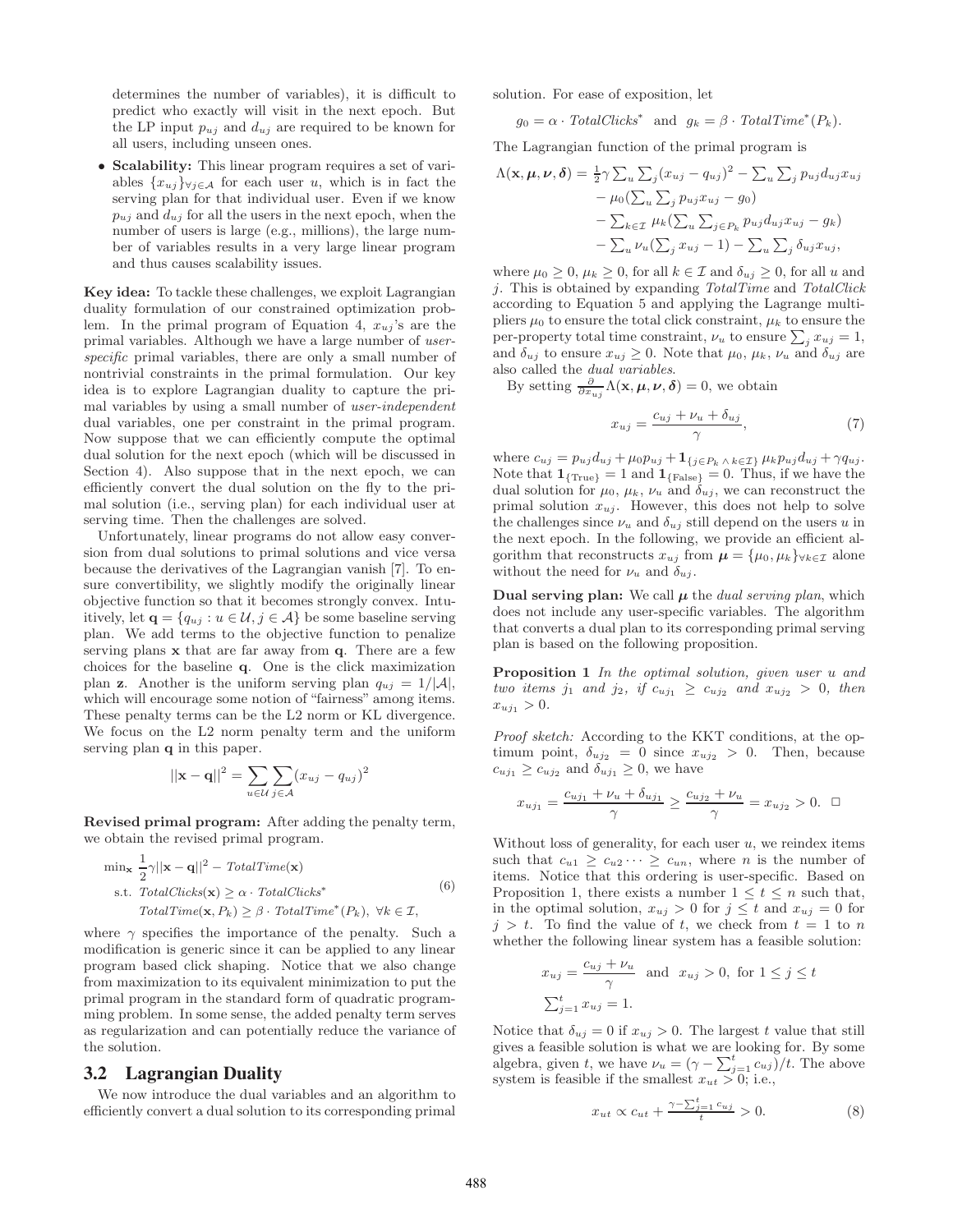Algorithm 1 Conversion algorithm

Input: dual plan  $\mu$  and an incoming user u Output: primal plan  ${x_{uj}}$ 1: Predict  $p_{uj}$  and  $d_{uj}$  for each item j 2: Compute  $c_{uj}$  based on  $\mu$ ,  $p_{uj}$  and  $d_{uj}$ 3: Order items by  $c_{uj}$  so that  $c_{u1} \geq c_{u2} \geq \ldots$ 4: Set  $a = \gamma$  and  $t = 1$ 5: repeat 6: if  $c_{ut} + (a - c_{ut})/t \leq 0$  then 7:  $t = t - 1$  and break 8: else 9:  $a = a - c_{ut}$  and continue 10: end if 11:  $t = t + 1$ 12: until  $t \geq |\mathcal{A}|$ 13:  $\nu_u = a/t$ 14: for  $j = 1$  to t do 15:  $x_{uj} = (c_{uj} + \nu_u)/\gamma$ 16: end for 17: return  $\{x_{ui}\}$ 

Conversion algorithm: Given dual plan  $\mu$  and an incoming user u, the primal serving plan  $\{x_{uj}\}$  for u is obtained by the conversion algorithm which is summarized in Algorithm 1.

**Proposition 2** If the input dual plan  $\mu$  is optimal for a set *of users, then the output serving plan from the conversion algorithm is also optimal for the same set of users.*

*Proof sketch:* Based on dual variable  $\mu$ , the conversion algorithm gives us  $\nu$  and x. We can further compute  $\delta_{uj}$  for all  $x_{ui} = 0$  based on Equation 7. It can be verified that all these values satisfy all the KKT conditions.  $\Box$ 

The complexity of the conversion algorithm is dominated by the prediction of  $p_{uj}$  and  $d_{uj}$  and the sorting of  $c_{uj}$ 's. Since the number of items is usually small (from hundreds to thousands), the conversion algorithm is very efficient. Furthermore, the computation can be easily paralleled by users because each user can be computed independently from others.

Discussion: By comparing the above formulation with a simple scalarization that linearly combines different objectives, their similarities lie in the weights  $\mu_k$ 's which can be thought as the importance for different objectives/constraints. However, scalarization is limited in its ability to obtain all the meaningful Pareto optimal points because it does not allow for fractional serving [4, 7]. The existence of  $\nu_u$  in our formulation can achieve fractional serving and thus can move the Pareto optimal solutions in a more controlled way than scalarization.

# **4. APPROXIMATION METHODS**

Since we do not observe all the users who will visit in the next epoch, we can only solve the QP approximately. The main idea is to exploit the observation that the distribution of users in the next epoch is similar to that in the current epoch. This is a mild requirement because our epoch is usually of short duration (10 minutes in our paper) and user population usually does not change significantly. It is important to note that, if we use the primal solution directly for serving, we can only serve the set of seen users because we do not have primal variables for unseen users. However, if we use the dual plan for serving, we can convert it to the per-user serving plan on the fly for all users. Our dual plan only requires that the sets of user features in the two adjacent epochs are statistically similar(we do not require users themselves to be similar). For this reason, our dual formulation can even work with a sample of users. In this section, due to the potentially large number of users in an epoch, we explore two techniques to reduce computational cost: clustering and sampling.

# **4.1 Clustering**

Our goal is to obtain the dual solution for the QP defined in Equation 6. To reduce the QP problem size, an intuitive choice is to cluster users and then we have a small number of primal variables. Specifically, we define a set of primal variables  $\{x_{ij}\}_{\forall j\in\mathcal{A}}$  for each cluster i, instead of each user u. An off-the-shelf QP solver is then used to find the dual solution  $\mu$  of the small QP problem. Finally, at serving time,  $\mu$ is used to compute the personalized serving plan  $\{x_{uj}\}_{\forall j \in \mathcal{A}}$ for each individual user  $u$  using Algorithm 1. Two clustering methods are considered:

- $k$ -Means: The standard  $k$ -means algorithm is applied to the set of users in the current epoch to create m clusters based on the similarity between users.
- **Top1Item:** This method puts all the users having the same highest CTR item into the same cluster. Specifically, we name clusters by item IDs. The set of users in cluster  $j$  is

$$
S_j = \{ u \in \mathcal{U} : j = \arg \max_{j' \in \mathcal{A}} p_{uj'} \}.
$$

For consistency, we will still use index  $i$  to refer to such a cluster in general. Please note that the number of clusters in this method does not need to be specified.

After we get the user clusters, we approximate the QP as follows: for each cluster i, we estimate  $p_{ij}$  and  $d_{ij}$  by averaging the per-user  $p_{uj}$  and  $d_{uj}$  over users u in the cluster. Also, to ensure feasibility, the baseline performance *TotalClicks*<sup>∗</sup> and *TotalTime*<sup>∗</sup> are defined based on the click maximization scheme in Equation 3. We then solve the QP to get the dual optimal values  $\mu$ .

# **4.2 Sampling**

Another way to reduce computational cost is to downsample users. We consider two types of sampling methods:

- Random sampling: Given a sample rate  $r$ , we randomly select  $r\%$  users uniformly in the current epoch.
- Stratified sampling: Given a set of user clusters, we randomly sample  $r\%$  users for each individual user cluster. The clusters can be created by  $k$ -means or Top1Item.

After sampling, we obtain a subset of users in the current epoch. When we solve the QP, we define a set of primal variables  $\{x_{uj}\}_{\forall j\in\mathcal{A}}$  only for sampled users u. Again, we update the baseline performance *TotalClicks*<sup>∗</sup> and *TotalTime*<sup>∗</sup> by only considering the sampled users. Then, the small QP is solved to obtain the dual solution  $\mu$  which is used by the conversion algorithm for online personalized serving.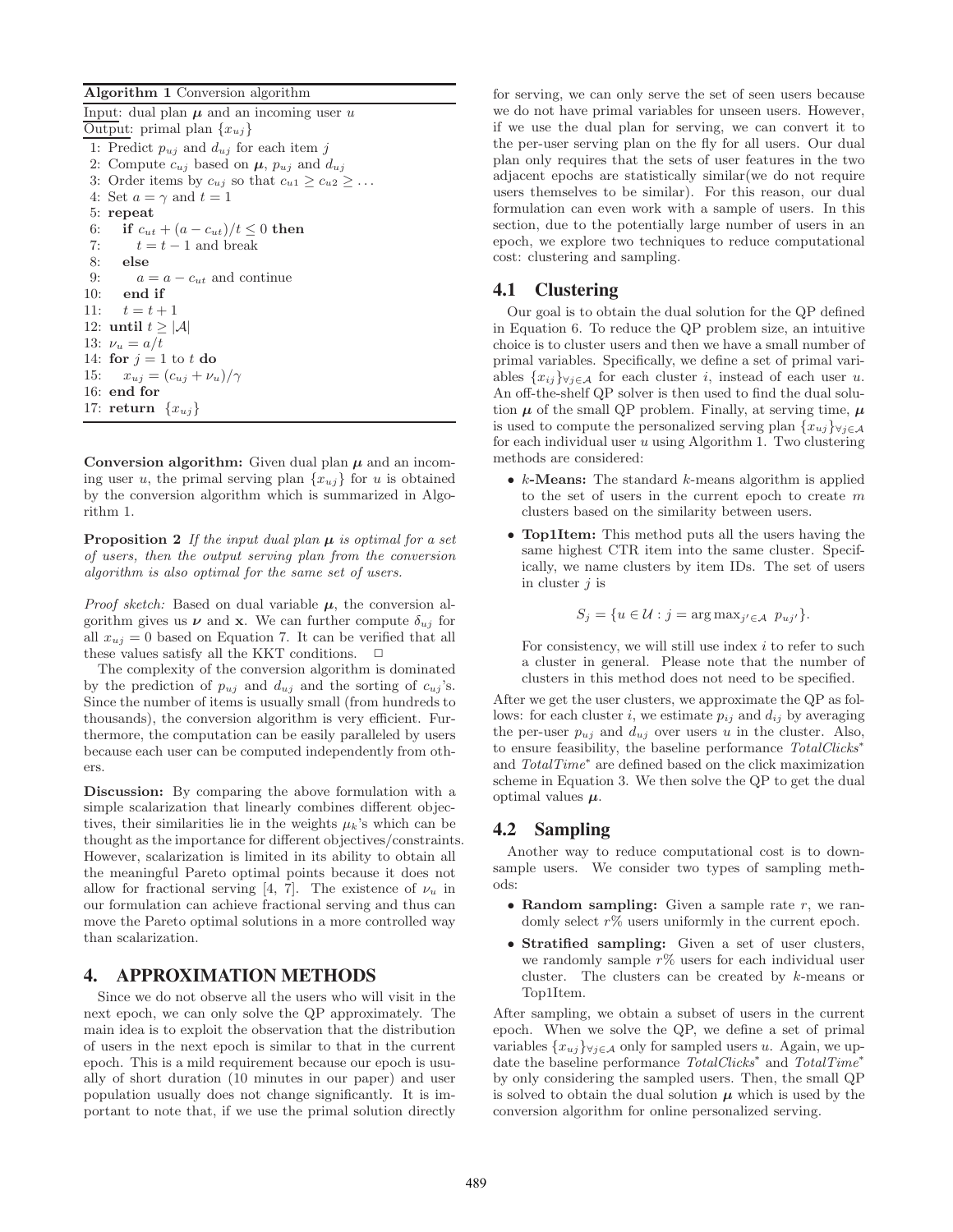| Name                                        | <b>Method Description</b>                 |  |  |  |  |
|---------------------------------------------|-------------------------------------------|--|--|--|--|
| Segment-LP                                  | Segment-based linear program, same        |  |  |  |  |
|                                             | as $[4]$ .                                |  |  |  |  |
| Clustering-based Methods (Section 4.1)      |                                           |  |  |  |  |
| kMeans-QP-Dual                              | $k$ -means clustering and personalized    |  |  |  |  |
|                                             | serving using the dual solution           |  |  |  |  |
| Top1Item-QP-Dual                            | Top1Item clustering and personalized      |  |  |  |  |
|                                             | serving using the dual solution           |  |  |  |  |
| <b>Sampling-based Methods</b> (Section 4.2) |                                           |  |  |  |  |
| Random-Sampling                             | Random sampling and personalized          |  |  |  |  |
|                                             | serving using the dual solution           |  |  |  |  |
| Stratified-kMeans                           | Stratified sampling using $k$ -means, and |  |  |  |  |
|                                             | personalized serving using dual           |  |  |  |  |
| Stratified-Top1Item                         | Stratified sampling using Top1Item,       |  |  |  |  |
|                                             | and personalized serving using dual       |  |  |  |  |

Table 1: Summary of the methods.

#### **5. EXPERIMENTS**

In this section, we compare different methods for click shaping as summarized in Table 1. Note that Segement-LP relies on the primal optima directly for *segmented* serving, while kMeans-QP-Dual and Top1Item-QP-Dual rely on dual optima for *personalized* serving. We report our extensive empirical results using an unbiased evaluation methodology [18] based on Yahoo! Front Page log data. We will mainly compare the personalized click shaping with the most effective segmented ones in prior work [4]. We also compare the proposed methods in terms of their abilities to enforce constraints and achieve desired tradeoff between clicks and time-spent.

# **5.1 Experimental Setup**

Data: Our data set is derived from Yahoo! Web server logs, which record users' clicks and views of items displayed in the Today module on the Yahoo! Front Page. The data is collected from a "random bucket" of users in August 2010 for the purpose of evaluating different serving schemes. A random sample of users was assigned to the random bucket, in which each user visit was served with an item uniformly randomly picked from an editor-selected item pool. It is important to note that, based on the replay methodology described in [18], this random bucket data allows us to perform *provably unbiased* comparisons among different serving schemes. Around 2 million click and view events were collected per day. To compute downstream time-spent, we also collected post-click information on all the pages that a user visited within Yahoo! after clicking on a Today module item. Each user is identified by an anonymized browsercookie and has a profile consisting of demographics (age and gender) and his/her affinities to different categories (such as sports, finance and entertainment) based on his/her activities throughout the Yahoo! network. No personally identifiable information is used in our experiments. To create user segments or clusters, we use the best performed method proposed in [4]. Specifically, we collect a history data of 10 days in April 2010 and create an activity vector for each user. Each entry in the vector corresponds to an item in the history data and the value is the predicted CTR of the item based on the user profile. Users are then clustered using the k-means algorithm based on the activity vectors and new users are assigned to a cluster based on cosine similarity. This applies to all k-means related methods.

**Metrics:** We define the time-spent  $d_{uj}$  of a user u after

| Age-gender model   Linear regression |             |       |             |  |
|--------------------------------------|-------------|-------|-------------|--|
| MAE                                  | <b>RMSE</b> | MAE   | <b>RMSE</b> |  |
| 86.11                                | 119.44      | 87.75 | 122.02      |  |

Table 2: Comparison of time-spent prediction.

clicking article  $j \in P_k$  as the length (in second) of the *session* of the user's events, that starts from the click and ends at the last page view inside property  $P_k$ , before the user either leaves the property or has no activity for more than 30 minutes. For confidentiality reasons, we cannot reveal the total number of clicks or total time-spent. Thus, we only report the relative CTR and relative time-spent as defined below. After running a replay experiment using serving scheme A, we compute the average number of clicks per view  $p_A$  (i.e., CTR) and the average time-spent per view  $q_A$ . Fixing one baseline algorithm B, we report the performance of algorithm A by two ratios: CTR ratio  $\rho_{\text{CTR}} = \frac{p_A}{p_B}$  and TS ratio  $\rho_{\rm TS} = \frac{q_{\rm A}}{q_{\rm B}}$ .

**Estimation of**  $p_{ujt}$  and  $d_{ujt}$ : Predicted CTR  $p_{ujt}$  and time-spent  $d_{ujt}$  are necessary input to our quadratic program. The choice of statistical models for such prediction is orthogonal to the methods presented in this paper and any model can be used here. In our experiments, we use the online logistic regression (OLR) model proposed in [3] to predict CTR  $p_{uit}$  based on the feature vector (i.e., the profile consisting of demographics and category affinities) of user u. One OLR model is trained for each item and updated per epoch, in order to quickly capture the unique behavior of each item that does not generalize well through item features. Time-spent  $d_{ujt}$  is predicted by an age-gender model. We discretize ages into 10 groups and have 3 gender groups (male, female, and unknown); this gives 30 groups in total. For each group, we use a dynamic Gamma-Poisson model to track the mean of time-spent  $d_{ujt}$  on item j by a random user  $u$  in the group. Note that because time-spent is very noisy, this simple age-gender model cuts down the variance and provides good prediction performance. More finegrained models such as building an linear regression model on user features for each item were tested, but did not provide improvement: Table 2 compares the Mean Absolute Error (MAE) and Root Mean Square Error (RMSE) of the two methods using 2-fold cross validation. Age-gender model performs just slightly better. A better time-spent model needs further research and is not the focus of this paper.

# **5.2 Experimental Results**

Advantage of the personalized click shaping: We first show the that personalized click shaping significantly outperforms segmented click shaping in Figure 1. We start with a simplified special case that only considers the tradeoff between total clicks and total time-spent and does not have any per-property constraint. We show the results of Random-Sampling method with sampling rate  $r = 20\%$  and  $\beta = 0$ . The tradeoff curve is generated by varying  $\alpha$  from 1 to 0 (where each point is produced by averaging over 5 sampling runs). In this simplified setting without per-property constraints, *scalarization* is also applicable: serving each user u with the item  $j$  that has the highest weighted sum of the two objectives:  $\lambda \cdot p_{uj} + (1-\lambda) \cdot p_{uj} d_{uj}$ . By varying  $\lambda$  from 1 to 0, we obtain a tradeoff curve for scalarization in Figure 1. Each specific value of  $\lambda$  or  $\alpha$  gives us a serving scheme that,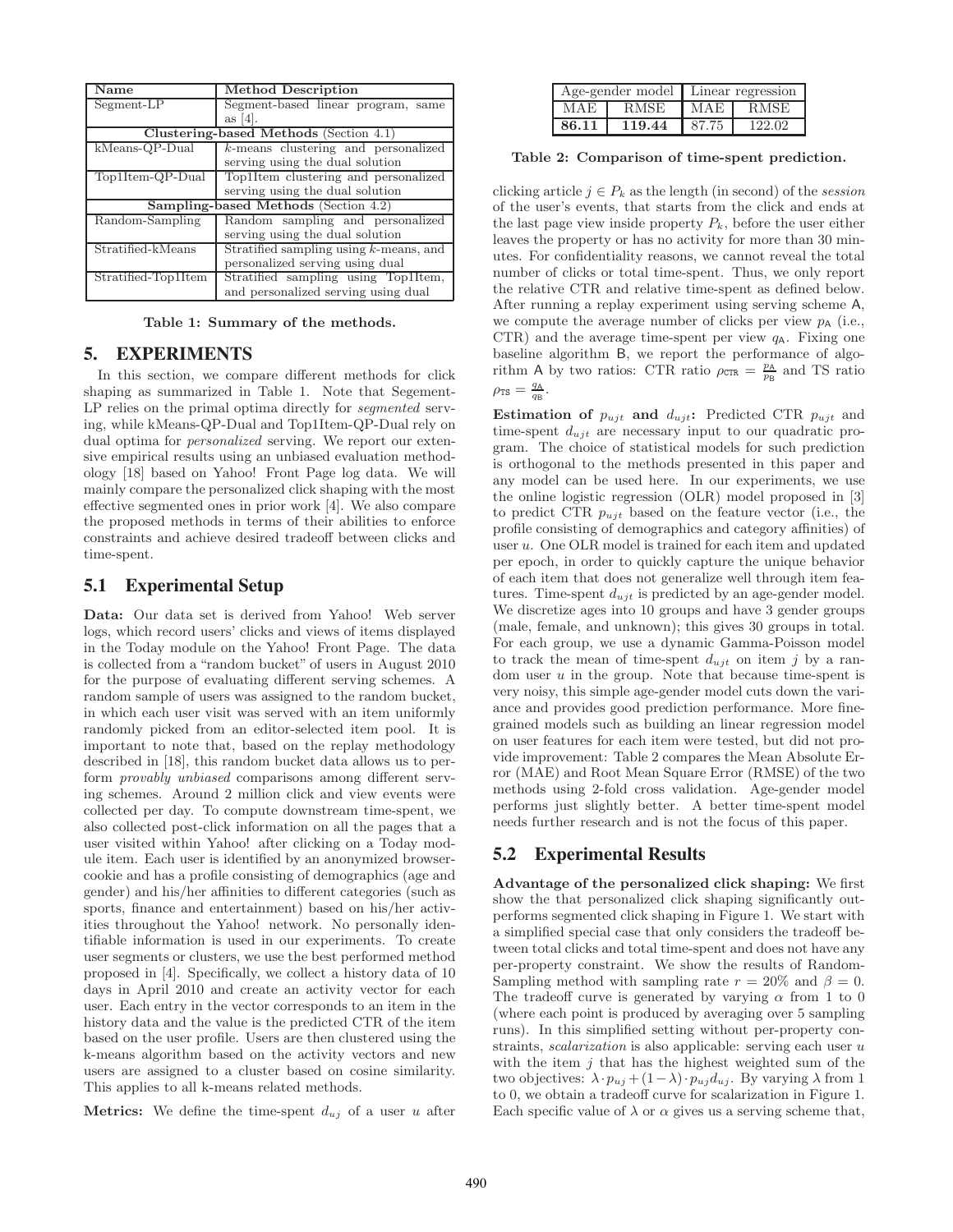

Figure 1: Personalized vs the segmented methods.

| Method                          | CTR ratio |        | $TS$ ratio |        |
|---------------------------------|-----------|--------|------------|--------|
|                                 | mean      | stdev  | mean       | stdev  |
| Scalarization $(\lambda=0.50)$  | 0.9601    | 0.0394 | 1.0796     | 0.0403 |
| Random-Sampling $(\alpha=0.97)$ | 0.9605    | 0.0306 | 1.0778     | 0.0322 |

Table 3: Temporal variance comparison.

after running through the data set, generates a pair of CTR ratio and TS ratio. To compare with segmented click shaping in this setting, we also plot the tradeoff curve using the scalarization method with different number of clusters. All the implementation details are the same as [4]. These methods are labeled as *k clusters* in the figure. From this figure, we can see that both versions of personalized click shaping outperform all the segmented click shaping on the tradeoff curves. For example, when  $\lambda = 1$  and  $\alpha = 1$ , the personalized models achieve 2% CTR lift (statistically significant at level 0.1) and 4% TS lift (statistically significant at level 0.05). Thus working with personalized models is beneficial. Segmented click shaping achieves the best performance when the number of cluster is 30. When the number of clusters become large, the performance drops mainly because we have few users in each cluster and the component estimation of  $p_{ijt}$  and  $d_{ijt}$  (based on Gamma-Poisson) has high variance due to smaller sample size.

Figure 1 shows that both Random-Sampling and scalarization achieves similar tradeoff. This means that our dual formulation combined with sampling-based approximation is very effective to trade off competing objectives. In Table 3, we show the temporal variances of both methods on the TS ratio and CTR ratio over all the epochs. As can be seen, the variances of scalarization are much larger than those of Random-Sampling, meaning that Random-Sampling is a more stable method. This observation is similar to [4] where primal plans are used. Thus our dual formulation enjoys the same desirable property of constrained optimization, which makes sure no significant deviation from status quo performance in most epochs. It is important to note that scalarization cannot provide detailed control over perproperty performance constraints (as shown in [4]). Thus, we do not further discuss scalarization in the following.

Constraint satisfaction: We have proposed a variety of approximation methods for personalized click shaping. A main question is whether they can satisfy the per-property constraints. An approximation would not be useful if it cannot satisfy the constraints well. In this set of experiments, we set  $\beta = 1$ . Given an  $\alpha$  value and a property  $P_k$ , we look



Figure 2: Satisfaction of constraints.

at the relative difference in time-spent on that property between an approximation method and the baseline click maximization scheme

$$
\phi_{\alpha}(P_k) = \frac{TotalTime_{\alpha}(P_k) - TotalTime^*(P_k)}{TotalTime^*(P_k)}
$$

.

 $\phi_{\alpha}(P_k)$  < 0 means that the constraint on property  $P_k$  is violated and  $|\phi_{\alpha}(P_k)|$  represents the degree of violation. We then define a satisfaction measure over all the per-property constraints as

$$
\Phi_{\alpha} = 1 + \frac{1}{|\mathcal{V}|} \sum_{k \in \mathcal{V}} \phi_{\alpha}(P_k),
$$

where  $V = \{k | \phi_\alpha(P_k) < 0, k \in \mathcal{I}\}\$ is the set of properties which constraints are violated.

In Figure 2, we set  $\alpha = 0.95$  and plot the satisfaction measure for each method. We set the sampling rate  $r =$ 20% for all sampling-based methods. As can be seen, all the methods except for clustering-based dual methods have  $\Phi_{\alpha} \approx 1$  and thus satisfy the per-property constraints very well. In particular, all sampling-based dual methods satisfy the constraints well. However, clustering-based dual methods (kMeans-QP-Dual and Top1Item-QP-Dual) significantly violate the constraints. To further understand this behavior, we plot kMeans-QP-Dual and Top1Item-QP-Dual in Figure 3 for each individual property using  $\phi_{\alpha}(P_k)$  with  $\alpha = 0.95$ . It can be seen that both do not respect the constraints and gives some properties more traffic than sufficient, while gives others less than necessary. This means that the clustering we tried is not a good approximation for personalized click shaping.

Tradeoff comparison: In Figure 4, we compare the tradeoff curves of different methods with per-property constraints by setting  $\beta = 1$ . Each curve is generated by varying  $\alpha$  from 1 to 0. We will show that stratified sampling methods have very similar performance to Random-Sampling. Thus, for plot clarity, we only show the tradeoff curve for Random-Sampling (for which, we ran the experiments 5 times and show the average curve).

From this figure, we can see that the Random-Sampling method performs much better than the Segmented-LP method, under the per-property constraints. We can also see that Random-Sampling have the same ability to trade off the two competing objectives as Segmented-LP. Our Random-Sampling is personalized click shaping based on a dual plan,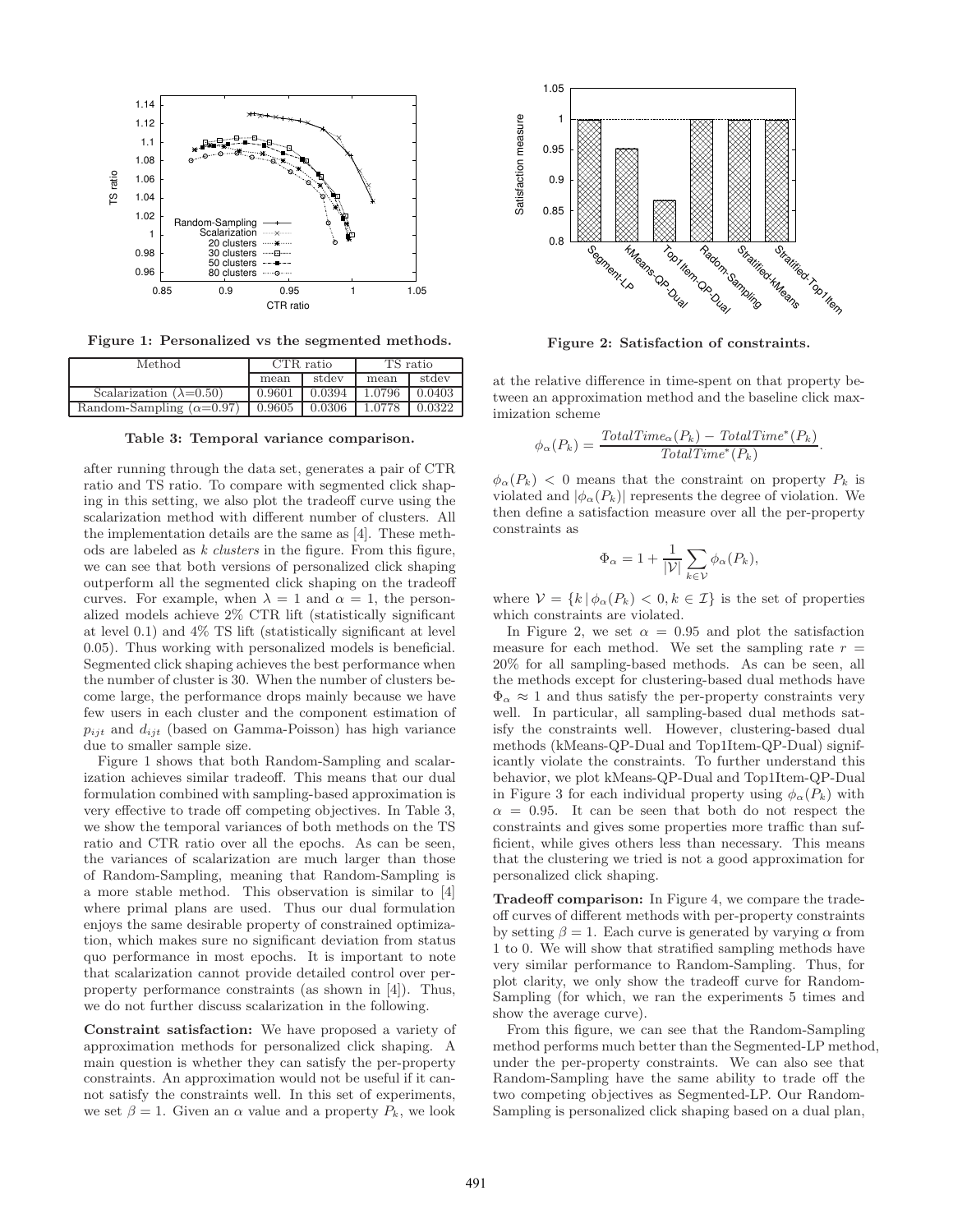

Figure 3: Per-property satisfaction for clustering.



Figure 4: Tradeoff curves of different methods.

while Segmented-LP is based on a primal plan. This result confirms that our Lagrangian duality formulation is not only mathematically sound, but practically effective to incorporate personalization into click shaping.

In this figure, we also show the results of kMeans-QP-Dual for contrast. It can be seen that clustering-based approximation is not able to trade off the two objectives appropriately. The sharp jump in the tradeoff curve is a by-product of violating the per-property constraints as shown in the previous section. To confirm the correctness of our results, we also show the primal variation of k-means based approximation: kMeans-QP-Primal. This method shows a reasonable tradeoff curve. The difference between kMeans-QP-Dual and kMeans-QP-Primal is that the former uses dual plan but the latter uses the primal plan. The latter method is segmented because the primal serving plan is only for segments and each user needs to be assigned to a segment before served. This result again confirms that our clustering-based approximation is not an effective approach to approximate the Lagrangian duality.

The impact of  $\gamma$ : In Figure 5, we set  $\alpha = 0.95$  and use the Random-Sampling method to show the impact of the parameter  $\gamma$ . It can be seen that when  $\gamma$  is less than 1, the results are not sensitive to the choice of  $\gamma$ . When  $\gamma$  is too large, the penalty term has high weight and thus the TS lift gets smaller. In all the experiments we set  $\gamma = 0.001$ .

Relaxation of the per-property constraints: In Figure 6, we show the tradeoff curves for  $\beta = 1$  and  $\beta = 0.95$ .



Figure 5: The impact of  $\gamma$ .



Figure 6: The tradeoff curve of different  $\beta$  values.

For each parameter setting, we have 5 runs of experiments and we show the mean of these 5 runs. We also plot the error bars of TS ratio. It can be see that we can achieve a better tradeoff when  $\beta$  is smaller because the constraints are less restrictive. We also show the  $\phi_{\alpha=0.95}$  for both methods in Figure 7. It can be seen that the Random-Sampling method can roughly guarantee the per-property constraints. For  $\beta = 1$ ,  $\phi_{\alpha}$  are almost all non-negative. For  $\beta = 0.95$ ,  $\phi_{\alpha}$ are almost all  $\geq -0.05$ .

Comparing different sampling methods: In Figure 8, we study the sampling ratios for Random-Sampling. As expected, when we have a larger number of samples, our approximation becomes better, thus a better tradeoff curve. In Figure 9, we show the (relative) running time needed for one run of our replay and we compare different sampling ratios. It can be seen that the running time is super-linear and this shows that sampling is necessary for our method. As shown in Figure 8, 20% sampling rate can achieve similar results as 50% sampling rate and thus sampling is an effective way of reducing the time complexity while retaining the effectiveness of our methods.

In Figure 10 and Table 4, we compare different sampling methods based on 5 sampling runs with 20% sample rate. Figure 10 shows the tradeoff curves averaged over the 5 runs and we can see that different sampling methods perform comparably with each other. In Table 4, we compute the click and TS variance as follows: For each  $\alpha$ , we compute the standard deviation over the 5 runs. The reported re-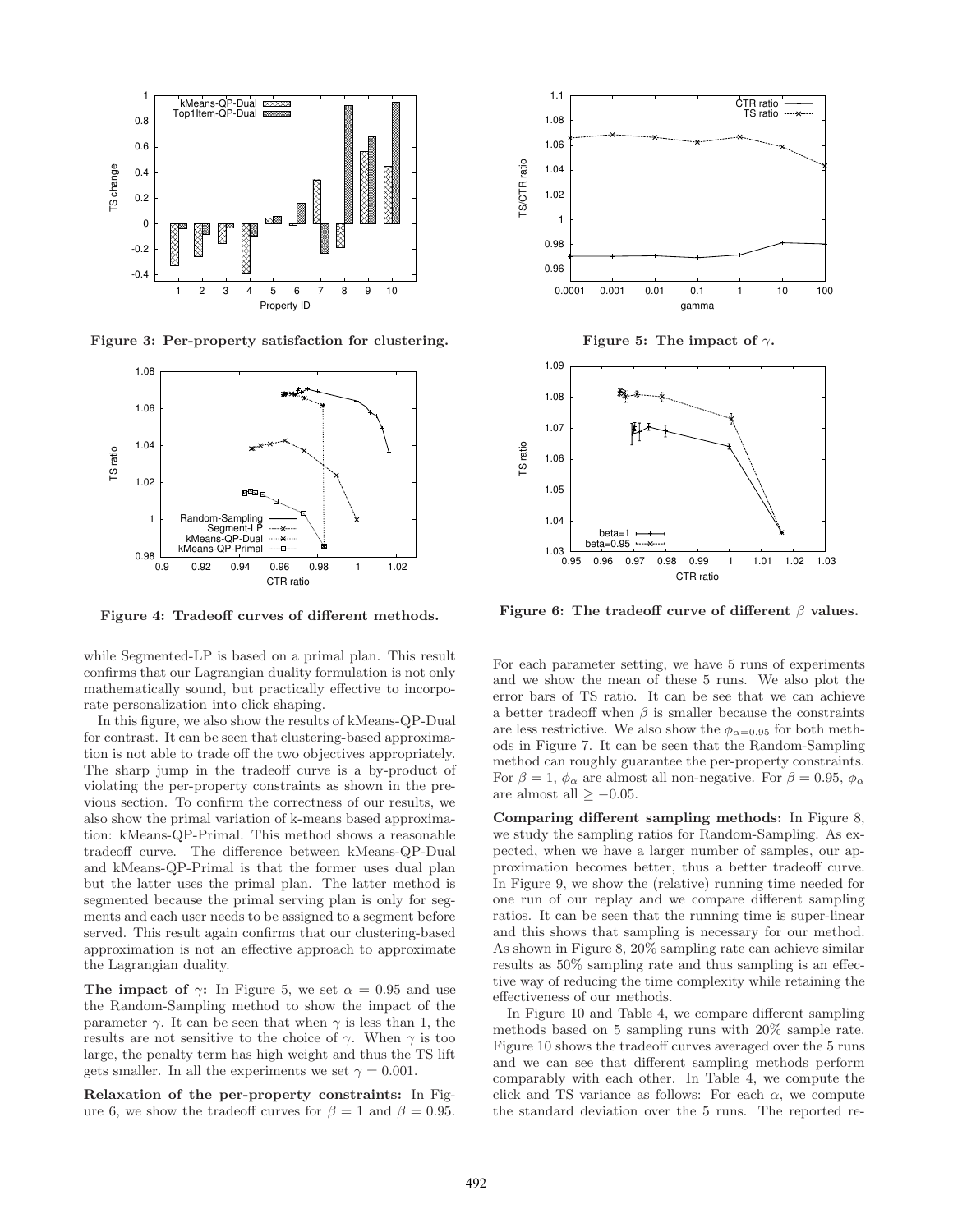

Figure 7: The impact of  $\beta$  on time-spent difference.



Figure 8: The impact of sample ratios.

sults are the average values of the standard deviation over all the  $\alpha$ 's. From this table, we can see that stratified methods have lower variance than random sampling. Among the two stratified methods, Stratified-kMeans has lower variance than Stratified-Top1Item. This means that k-means creates more homogeneous clusters than the Top1Item method.

Top N Properties: In Figure 11, we relax the number of per-property constraints in the Random-Sampling method and show the results when we only have the per-property constraints for the top 3, 5, and 7 properties. It can be seen that when the number of per-property constraints is reduced, we can have a better tradeoff curve. This again shows the effectiveness of dual formulation for personalized click shaping.

# **6. RELATED WORK**

Our work is related to the broad category of Web content recommendation, which is to recommend users with *personalized* and *timely* content from a *dynamic* candidate pool such as news stories. For example, traditional collaborative filtering techniques [13, 15] have been extended to predict user clicks for news personalization [10, 20, 19]. To quickly identify interesting content, existing work such as [3, 2, 17] leverages explore/exploit methods [6, 16, 5] to actively collect user feedback (e.g., clicks) on new content in order to quickly estimate the performance of new content and maximize the number of clicks in the long run. The focus of



Figure 9: Time complexity vs sampling ratios.

|           | Random   | Stratified- | Stratified- |
|-----------|----------|-------------|-------------|
|           | Sampling | kMeans      | Top1Item    |
| CTR stdev | 0.00139  | 0.00081     | 0.00094     |
| TS stdev  | 0.00187  | 0.00129     | 0.00156     |

Table 4: Average variance of sampling methods.

our paper is not on accurate prediction of user clicks, but on how to jointly optimize multiple objectives. Other work such as [1, 22] uses latent factor model to combine both features and interaction activities to handle both warm-start and cold-start scenarios. Although all these methods provide *personalized* recommendation, they only consider a single objective in their problem formulations (e.g., clicks). To the best of our knowledge, there is little prior work that attempts to recommend personalized content to simultaneously optimize multiple objectives. The previous work [4] introduces the problem of click shaping. However, the proposed methods only work with user segments, instead of individual users. A main contribution of our paper is to close the gap between personalization and multi-objective optimization in Web content recommendation.

Our constrained optimization problem is similar to the guaranteed delivery problem [25, 9] in display advertising, where incoming users are allocated to see different ads in order to optimize ad-related utilities. For example, Vee et al. [25] consider multi-objective programming and provide techniques to simultaneously optimize for revenue of remnant inventory and overall ad quality delivered to advertisers. Our use of duality is similar to that of [25], but our content recommendation setting is very different from their advertising setting. Also, the focus of [25] is on theoretical properties, while the focus of this paper is to provide extensive experiments on real data.

Multi-objective optimization is also discussed in a number of other problem settings. For instance, auctions in sponsored search incorporate both revenue (measured by bids) and ad quality (measured by CTR) for ads ranking [11]. A common approach is simply to rank ads by the product of bid value and CTR. Sculley et al. [21] also study ad CTR and quality in sponsored search and define a new measure called *bounce rate* to capture ad quality by inferring abandonment rate on ad landing page. However, this study is exploratory and focuses on bounce rate prediction, instead of multi-objective optimization. Besides online advertising, Jambor and Wang [14] consider constraints like limited supply of the items in a collaborative filtering setting; Svore et